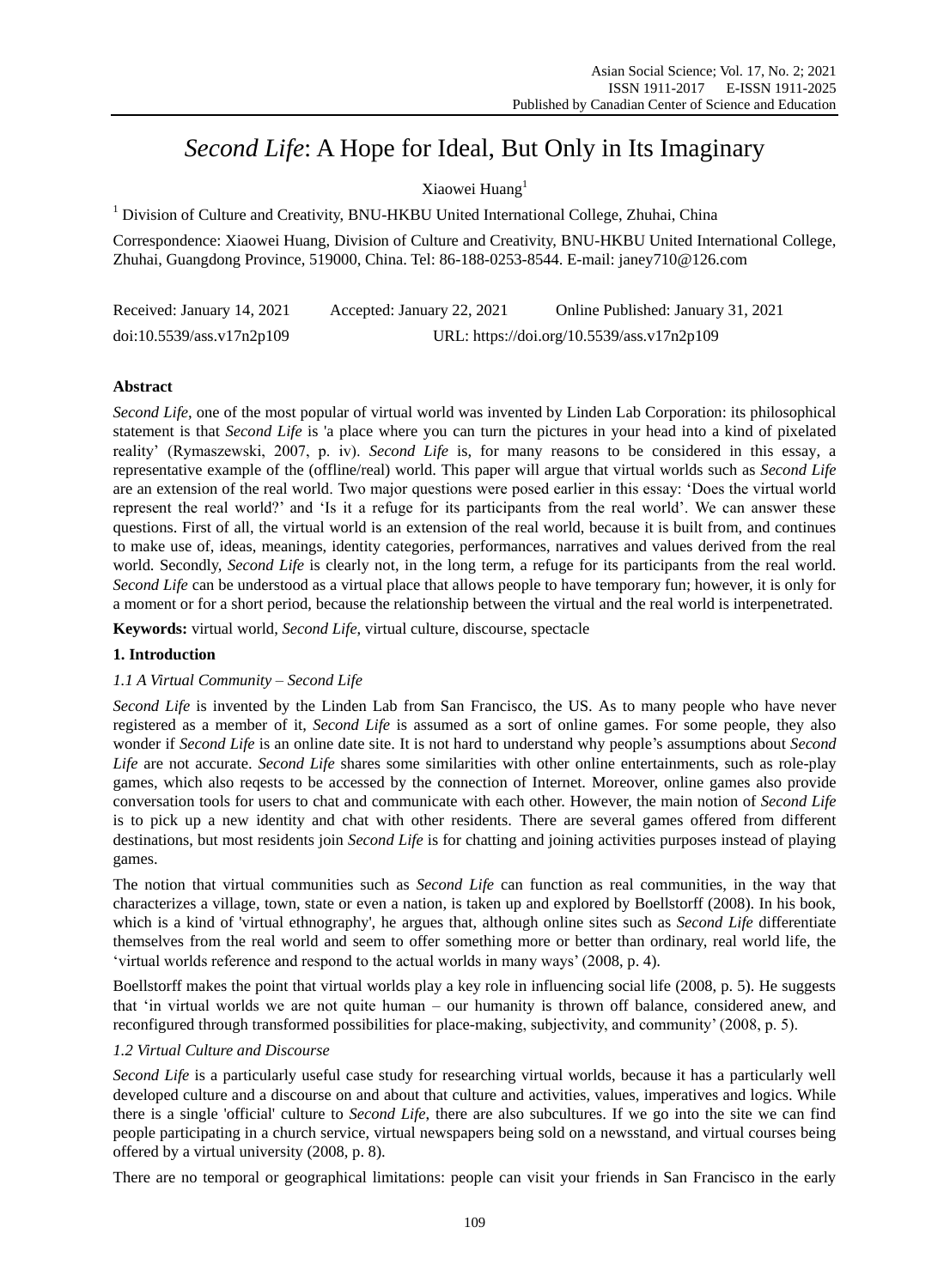morning, then dinner with your mum in Beijing. Your virtual life experience can begin with saying hello by typing words onto the screen and waiting for answers. You may get response from a numbers of people within a minute. You can go shopping for new clothes for your avatar or a costume party. In this way, our real world, physical identities are transported and integrated into the virtual world.

#### **2. Virtual Achievements and Satisfaction**

People go into and use *Second Life* for a variety of purposes. People who are dissatisfied or unhappy in the actual world because of problems regarding their family, career and sexuality, may access *Second Life* to give themselves a second chance, a second life, and for some users, moving to *Second Life* constitutes a sort of escaping from the realities of everyday life.

It can be argued that virtuality has always characterized human culture (Boellstorff, 2008, p.33). McLuhan points out, for instance that ‗the development of writing can also be seen as the technology making virtual worlds possible' (1962). Ong connects the idea of writing with Plato's argument that writing is a thing, a product that has been modified in mind; it is a piece of artificial modification. Boellstorff suggests that the invention of role-playing game and the development of video games are ancestors of virtual worlds (cited in Rheingold, 2000, p. xv; Sterling, 1992, p. 108). Bartle also argues that ‗virtual worlds originate above all from video games' (2004:4). On-line games, especially role-playing games, provide opportunities for the players to take on and perform various identities.

#### *2.1 Virtual World vs. Actual World*

Since the virtual world is a new concept, it is to be expected that people bring actual life meanings and ideas to virtual worlds. However people's sociality in virtual worlds is not the same as in the actual-world. Moreover, scholars have considered and discussed whether or not virtual worlds can be considered as places. According to Rutter and Smith, ""place" and "virtual" cannot coexist: "there is not 'place' in the virtual beyond the metaphor" (cited in 2005, p. 85).

People who participate in virtual worlds such as *Second Life* are now offered 3D environments that simulate the actual world. It brings so much actual experience to the users as what they use to gain from the real world. This 'simulation of the actual constitutes the basis of social relations. As Cosgrove points out:

In the dominant Western tradition, vision and place are linked through the idea of the landscape, which ―represents a way of seeing — a way in which some Europeans have represented to themselves and to others the world about them and their relationship with it, and through which they have commented on social relations (1998, p. 1).

For Healy virtual worlds such as *Second Life* are places, because even a simulated place is made meaningful as a place by an observer who sees by and through socio-cultural frames (and limitations. A 3D environment provides users with a real world experience: as it is a simulation of the real world, the meanings given to a place through seeing and observing effectively 'make that place'.

#### *2.2 Virtual Identity*

It is important to analyze issues and differences of identity across virtual and actual world. What is at issue is the extent to which actual and online identity is continuous. In *Second Life* people can behave and act differently to what they might do in the actual world. Participants in virtual worlds used to be called "users", "gamers," or "players", and these terms are still used quite often in the study of *Second Life:* however, other terms have been added, such as residents and members.

In order to survive in the actual world, people have to play multiple roles, and assume different identities. We are a different type of identity with out family (a daughter, a sister, a mother) from the identity we have in social and work contexts. Everyone has to change their performance once their role-as-identity changes. Different nationalities are often expected to perform in keeping with national stereotypes.

Fornas et al. write about 'how identities "are not produced by sovereign and autonomous subjects alone ... identity-producing interactions take place in the use of communicative and signifying practice" (cited in Fornas et al., 2002, p. 34). For Foucault, 'such "identity-producing interactions" are "technologies of the self" (cited in Foucault 1986). The gap between virtual and actual world identities (and performances) has caught the attention of researchers.

One of the most significant differences between *Second Life* and other virtual worlds is the avatar. As Taylor and Hudson-Smith explain, avatars are not just abstract anchors of virtual perspective; they were the modality through which residents experienced virtual selfhood, and "central to both immersion and the construction of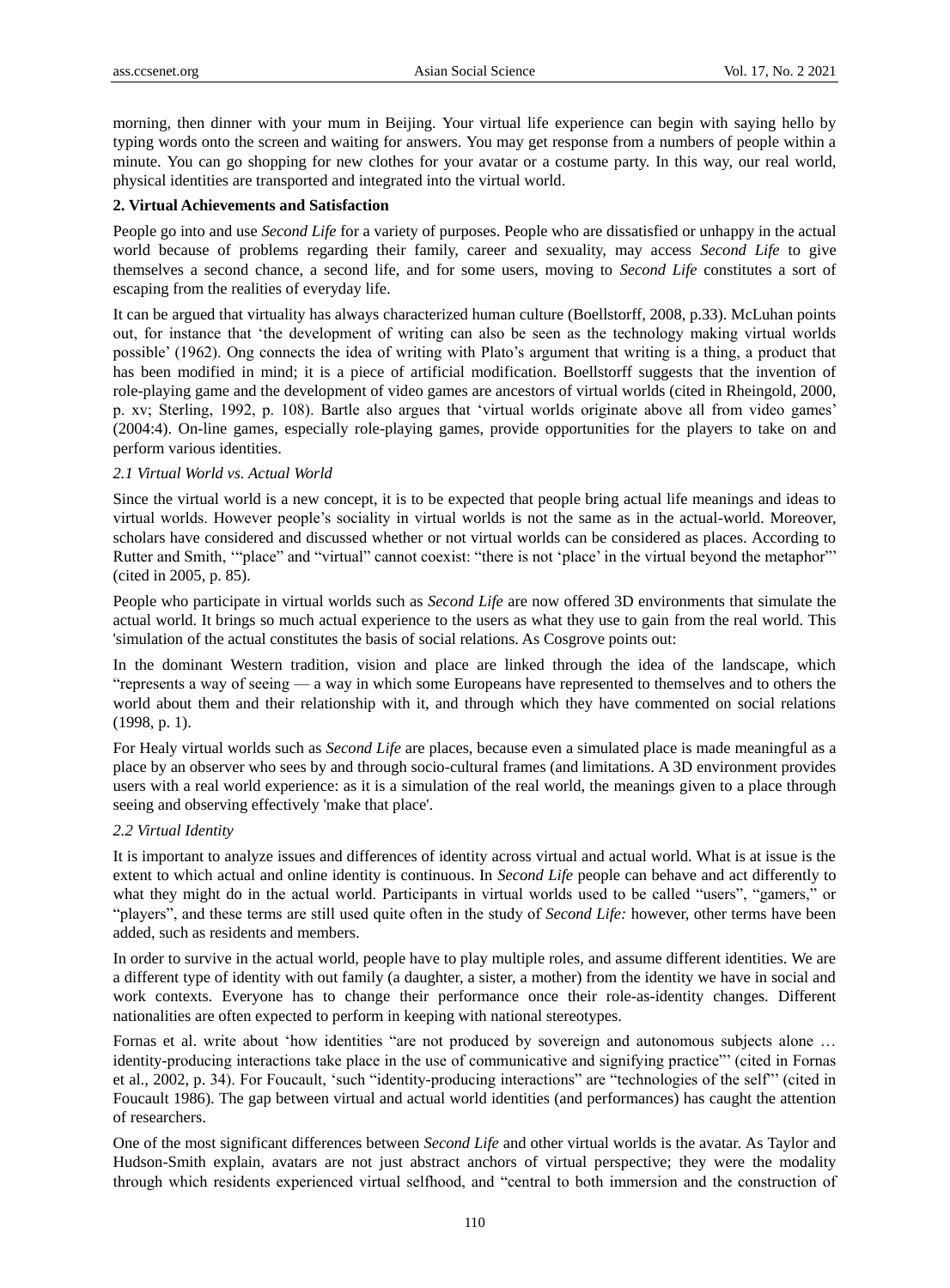community in virtual space (cited in Taylor, 2006a, p. 110; see also Hudson-Smith, 2002, p. 82).

The avatar is the screen name and representation that stands in for you to the other. Some residents confirm that the avatar does play an important role in their interaction with other residents in *Second Life*. The style, content and decorative aspects of an avatar is a personal decision. Some people choose an avatar that reflects their physicality.

The question of the relationship between actual identity categories based on factors such as gender and race, and online or virtual identity has been an important topic of research in this field. *Second Life* provides its residents with the freedom to select their gender. The first step for *Second Life* residents is to set up a gendered avatar: but this not need be consistent with their actual gender. People who are dissatisfied with their gender (or the limitations that are placed on their desires because of their gender identity) in actual life use the virtual world as an escape and as a chance to change their identity, even if only temporarily. Gender has been a topic of interest in virtual worlds and has attracted much scholarly attentions.

#### **3. Communities and Friendships**

Besides offering so much confident to its residents, *Second Life* also plays a key role in building up social communities, networks and friendships. One of the key aspects of social life on *Second Life* is sexual activity and finding sexual partners. For Mills, sex is main reason why people visit and frequent virtual worlds: regardless of claims about the breadth of other social activities in virtual worlds, sex is still the primary goal of virtual activities. Mills suggests 'the ostensibly generic term "cybering" had become a synonym for sex, rather than for chatting, building a structure, or any other activity' (cited in Mills, 1998).

It is interesting to note that at a public level, avatars cannot include certain parts of the human body, such as genitalia. However businesses do cater, at a private level, for 'sexual services' that include genitalia, bondage devices and 'sexualized' landscapes All these products produce an environment/place for virtual sex activity. Sexual activities include both private relationships and group sex, as well as sexual work such as 'prostitution or sexualized environments such as strip clubs' (Boellstorff, 2008, p. 161).

#### **4. Society of the Spectacle**

The spectacle, like *Second Life*, replaces the actual world with a series of dramatic, unusual, fascinating fantasies and performances: think of the way in which, in *Second Life*, the actual person is replaced by something more beautiful, interesting, glamorous, colorful, attractive and unusual, to the extent that the actual person (in fact, any actual person) cannot compete with this kind of 'spectacular identity'. As Debord writes: the spectacle 'manifests itself as … out of reach … All it says is: "Everything that appears is good; whatever is good will appear'" (Debord, 1983, p. 15). To some extent, the spectacle, is everywhere no matter in the real world or the virtual world. This is clearly show through *Second Life*'s residents in the way how they behave, how they act, in particular, what kind of avatar they select as the representation of themselves.

In the real world/offline world, people have to adjust their behavior, keep an eye on their perforformance in order to be appropriate for a particular event or a specific culture. The reason why people have to pay so much attention on their own is manily due to the surveillance by others, as well as by themselves. In general, we cannot say, everybody do the same things, which means that every member in the society is so caution on how they present themselves to other is an issue, however, we would say that the majority of people do concern about if they belong to a culture, or if we can use the word that they look 'normal' to others. In the virtual world, such as *Second Life*, even though it claims that it offers unlimited freedowm to the residents, we may raise up the question of 'how many of us can truly enjoy the freedom in *Second Life*?" The one who are in control of the avatar as well as the keyboard, it is hard to answer this question simply because of the virtual world's residents are also the residents in the real world. Our physical appreance can be different but our mind remains the same wherever we are.

#### **5. Conclusion**

It is clear, from the evidence presented, that virtual worlds such as *Second Life* are an extension of the real world. Some residents claim that *Second Life* provides endless freedom to its users, and people there can be themselves. In the real world, people more or less have to care how others see their body, image, and clothes:, this is reflected in *Second Life*.

Secondly, *Second Life* is clearly not, in the long term, a refuge for its participants from the real world. *Second Life* can be understood as a virtual place that allows people to have temporary fun; however, it is only for a moment or for a short period, because the relationship between the virtual and the real world is interpenetrated.